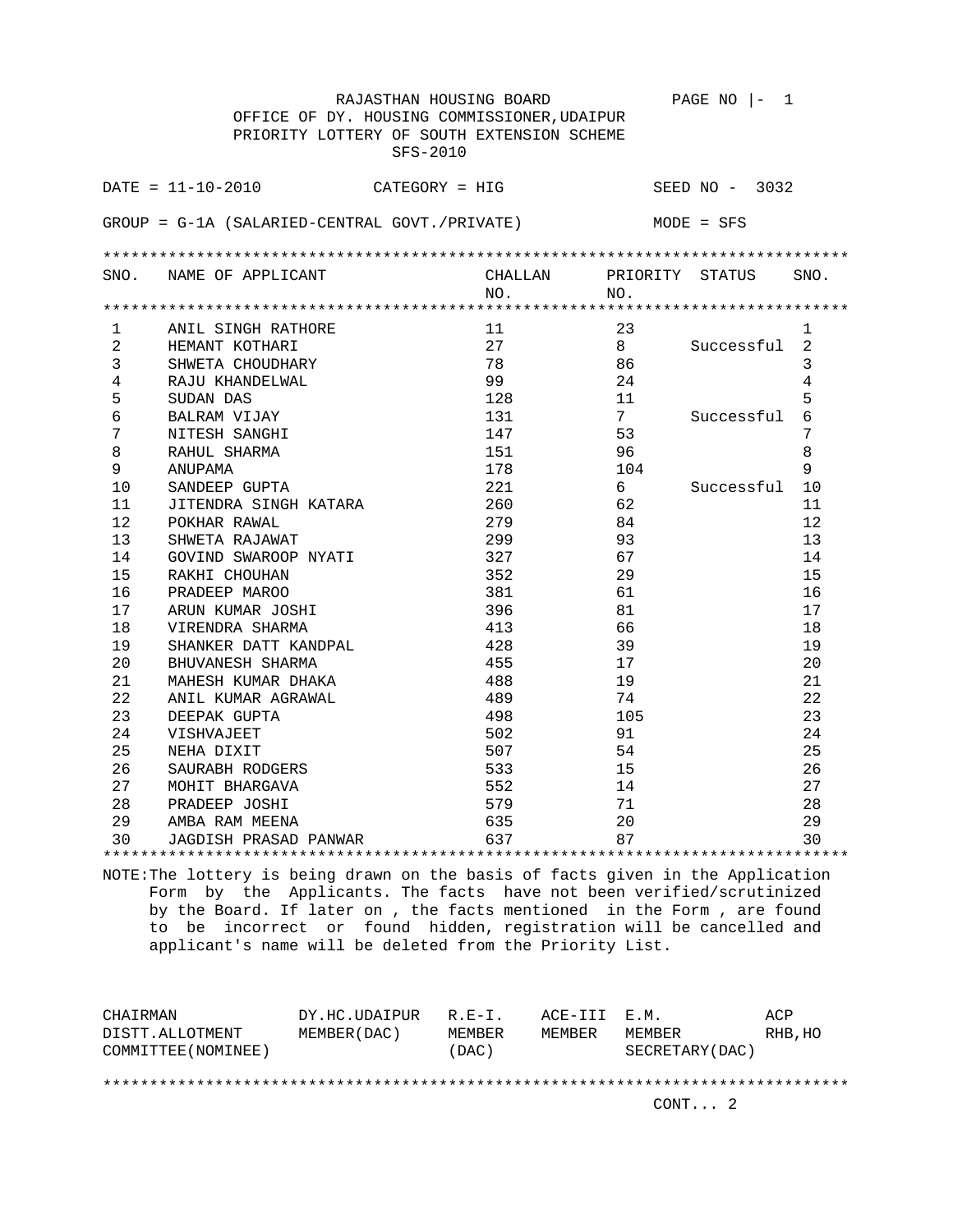|      | RAJASTHAN HOUSING BOARD                       |         |                   | PAGE NO $ -$<br>2 |      |
|------|-----------------------------------------------|---------|-------------------|-------------------|------|
|      | OFFICE OF DY. HOUSING COMMISSIONER, UDAIPUR   |         |                   |                   |      |
|      | PRIORITY LOTTERY OF SOUTH EXTENSION SCHEME    |         |                   |                   |      |
|      | SFS-2010                                      |         |                   |                   |      |
|      |                                               |         |                   |                   |      |
|      | $DATA = 11 - 10 - 2010$<br>$CATEGORY = HIG$   |         |                   | SEED $NO - 3032$  |      |
|      |                                               |         |                   |                   |      |
|      | GROUP = G-1A (SALARIED-CENTRAL GOVT./PRIVATE) |         |                   | MODE = SFS        |      |
|      |                                               |         |                   |                   |      |
|      |                                               |         |                   |                   |      |
| SNO. | NAME OF APPLICANT                             | CHALLAN | PRIORITY STATUS   |                   | SNO. |
|      |                                               | NO.     | NO.               |                   |      |
|      |                                               |         |                   |                   |      |
| 31   | NAVEEN MATHUR                                 | 646     | 102               |                   | 31   |
| 32   | RAJENDRA KHAMESRA                             | 659     | 34                |                   | 32   |
| 33   | CHANDRESH RANKA                               | 728     | 1                 | Successful        | 33   |
| 34   | PRAKASH CHANDRA SHARMA                        | 752     | 97                |                   | 34   |
| 35   | RAJESH PRATAP CHOUHAN                         | 757     | 22                |                   | 35   |
| 36   | RAJEEV MASIH                                  | 760     | 18                |                   | 36   |
| 37   | PRATAP RAY BHATNGAR                           | 806     | 63                |                   | 37   |
| 38   | MADHU                                         | 814     | $12 \overline{ }$ |                   | 38   |
| 39   | RAJEEV JAIN                                   | 835     | 10                |                   | 39   |
| 40   | HARSHIT AGRAWAL                               | 863     | 79                |                   | 40   |
| 41   | LAKSHIT TAK                                   | 894     | 30                |                   | 41   |
| 42   | ANITA SHARMA                                  | 901     | 95                |                   | 42   |
| 43   | PAWAN KAPURIA                                 | 913     | 103               |                   | 43   |
| 44   | DEVENDRA RAO                                  | 924     | 78                |                   | 44   |
| 45   | LOKESH DESHMUKH                               | 933     | 40                |                   | 45   |
| 46   | POONAM VYAS                                   | 945     | 72                |                   | 46   |
| 47   | CHANDRA PRAKASH                               | 947     | 92                |                   | 47   |
| 48   | ASHA RATHI                                    | 962     | 77                |                   | 48   |
| 49   | GANPAT LAL MALODIA                            | 995     | 38                |                   | 49   |
| 50   | RAKESH GANDHI                                 | 1034    | 35                |                   | 50   |
| 51   | S C GANDHI                                    | 1035    | 70                |                   | 51   |
| 52   | VIPIN KHANNA                                  | 1041    | 16                |                   | 52   |
| 53   | BASANTI LAL PITLIYA                           | 1042    | 27                |                   | 53   |
| 54   | ANITA SINGH                                   | 1111    | 68                |                   | 54   |
| 55   | BHUPENDRA PANDYA                              | 1113    | 32                |                   | 55   |
| 56   | JITENDRA CHATURVEDI                           | 1139    | 88                |                   | 56   |
| 57   | ABHISHEK GOTHI                                | 1155    | 47                |                   | 57   |
| 58   | CHAND MAL BOHRA                               | 1220    | 56                |                   | 58   |
| 59   | DINESH CHANDRA AGRAWAL                        | 1230    | 31                |                   | 59   |
| 60   | ATUL SHAH                                     | 1232    | 98                |                   | 60   |

\*\*\*\*\*\*\*\*\*\*\*\*\*\*\*\*\*\*\*\*\*\*\*\*\*\*\*\*\*\*\*\*\*\*\*\*\*\*\*\*\*\*\*\*\*\*\*\*\*\*\*\*\*\*\*\*\*\*\*\*\*\*\*\*\*\*\*\*\*\*\*\*\*\*\*\*\*\*\*\*

| DY.HC.UDAIPUR |        |             |                 | ACP          |  |  |
|---------------|--------|-------------|-----------------|--------------|--|--|
| MEMBER (DAC)  | MEMBER | MEMBER      | MEMBER          | RHB, HO      |  |  |
|               | (DAC)  |             | SECRETARY (DAC) |              |  |  |
|               |        |             |                 |              |  |  |
|               |        |             |                 |              |  |  |
|               |        |             | CONT. 3         |              |  |  |
|               |        | $R. F - T.$ |                 | ACE-III E.M. |  |  |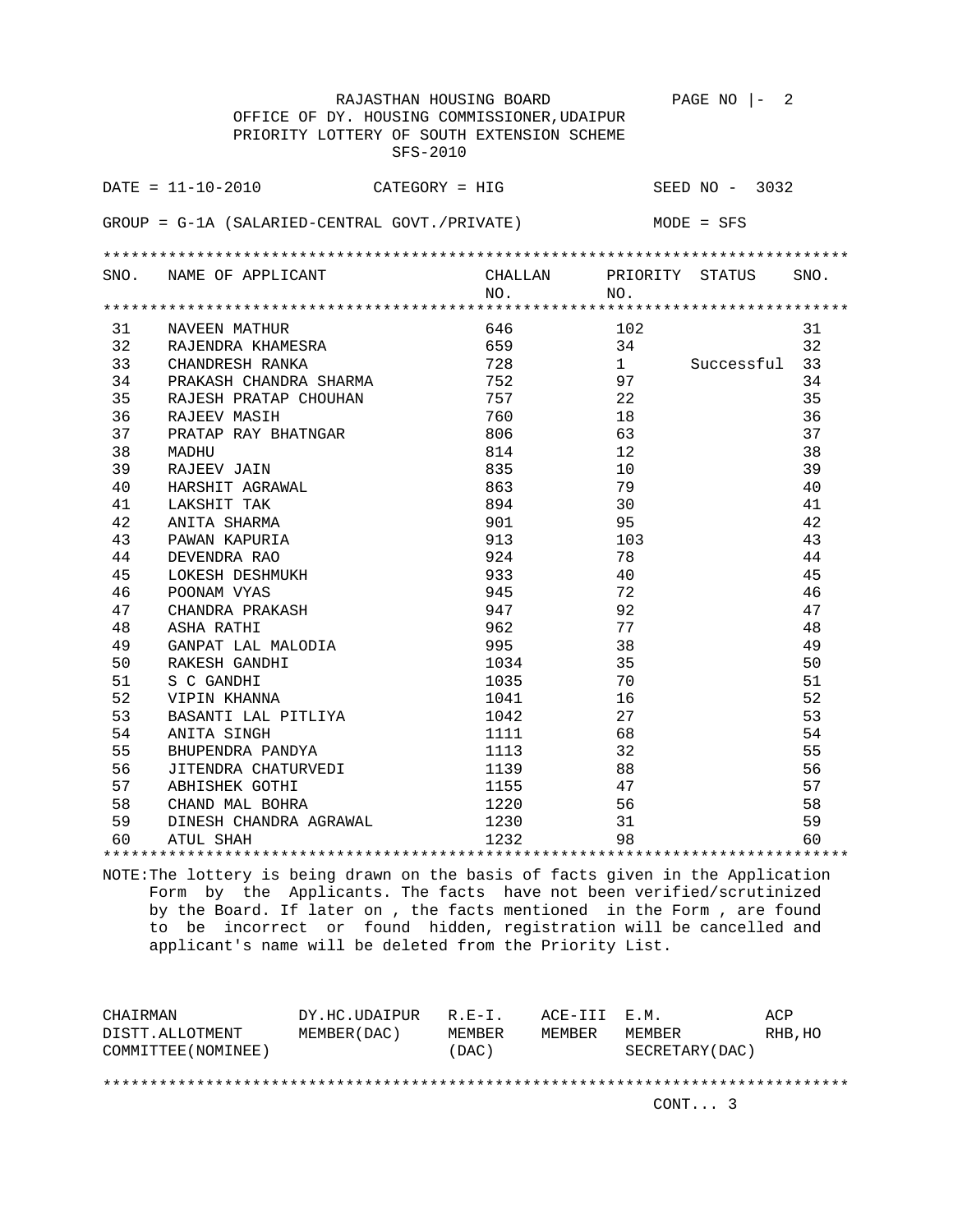|    | RAJASTHAN HOUSING BOARD                         |         |                | PAGE NO $ -$<br>3 |      |
|----|-------------------------------------------------|---------|----------------|-------------------|------|
|    | OFFICE OF DY. HOUSING COMMISSIONER, UDAIPUR     |         |                |                   |      |
|    | PRIORITY LOTTERY OF SOUTH EXTENSION SCHEME      |         |                |                   |      |
|    | SFS-2010                                        |         |                |                   |      |
|    | $\texttt{DATE} = 11 - 10 - 2010$ CATEGORY = HIG |         |                | SEED $NO - 3032$  |      |
|    |                                                 |         |                |                   |      |
|    | GROUP = G-1A (SALARIED-CENTRAL GOVT./PRIVATE)   |         |                | MODE = SFS        |      |
|    |                                                 |         |                |                   |      |
|    | SNO. NAME OF APPLICANT                          | CHALLAN |                | PRIORITY STATUS   | SNO. |
|    |                                                 | NO.     | NO.            |                   |      |
|    |                                                 |         |                |                   |      |
| 61 | MAHENDRA KUMAR GARG                             | 1247    | $2^{\circ}$    | Successful 61     |      |
| 62 | ALOK SINGH                                      | 1248    | 21             |                   | 62   |
| 63 | HARSHIT PAGARIYA                                | 1253    | 33             |                   | 63   |
| 64 | SHASHI KANT GUPTA                               | 1278    | 37             |                   | 64   |
| 65 | JITENDRA SHARMA                                 | 1287    | 85             |                   | 65   |
| 66 | SAMEER MATHUR                                   | 1288    | 50             |                   | 66   |
| 67 | SHANTI LAL SUTHAR                               | 1291    | 5 <sup>7</sup> | Successful        | 67   |
| 68 | SHURVEER SINGH SANKHALA                         | 1309    | 49             |                   | 68   |
| 69 | MANOHAR LAL GODAWAT                             | 1310    | 69             |                   | 69   |
| 70 | CHIRANJIVE RAI SHARMA                           | 1324    | 45             |                   | 70   |
| 71 | OM PRAKASH SHARMMA                              | 1325    | 75             |                   | 71   |
| 72 | ASHISH KUMAR JAIN                               | 1328    | 42             |                   | 72   |
| 73 | NEMEECHAND MEENA                                | 1344    | 99             |                   | 73   |
| 74 | DHARMENDRA GAUR                                 | 1352    | 44             |                   | 74   |
| 75 | SWATI VERMA                                     | 1359    | 41             |                   | 75   |
| 76 | ARUN BHARDWAJ                                   | 1366    | $\mathbf{3}$   | Successful        | 76   |
| 77 | SUBHASH CHANDRA SUTHAR                          | 1388    | 36             |                   | 77   |
| 78 | URMILA                                          | 1398    | 25             |                   | 78   |
| 79 | ABHILASHA BOLIA                                 | 1414    | 100            |                   | 79   |
| 80 | VRIJESH SHAH                                    | 1494    | 13             |                   | 80   |
| 81 | SURENDRA KUMAR BORDIA                           | 1518    | 52             |                   | 81   |
| 82 | J S KAPOOR                                      | 1521    | 26             |                   | 82   |
| 83 | VINIT PRAKASH DIXIT                             | 1525    | 58             |                   | 83   |
| 84 | NARENDRA KUMAR JOSHI                            | 1529    | 89             |                   | 84   |
| 85 | HARISH SETH                                     | 1569    | 90             |                   | 85   |
| 86 | ASHISH ADHOLIYA                                 | 1574    | 101            |                   | 86   |
| 87 | PRAMOD KUMAR BAKALYA                            | 1588    | 28             |                   | 87   |
| 88 | RAKHI JAIN                                      | 1613    | 94             |                   | 88   |
| 89 | CHANDRA SHEKHAR AGRAWAL                         | 1620    | 82             |                   | 89   |
| 90 | VINAY MEHRA                                     | 1639    | 46             |                   | 90   |
|    |                                                 |         |                |                   |      |

| CHAIRMAN            | DY.HC.UDAIPUR | $R. F - T.$ | ACE-III E.M. |                 | ACP     |  |
|---------------------|---------------|-------------|--------------|-----------------|---------|--|
| DISTT.ALLOTMENT     | MEMBER (DAC)  | MEMBER      | MEMBER       | MEMBER          | RHB, HO |  |
| COMMITTEE (NOMINEE) |               | (DAC)       |              | SECRETARY (DAC) |         |  |
|                     |               |             |              |                 |         |  |
|                     |               |             |              |                 |         |  |
|                     |               |             |              | CONT 4          |         |  |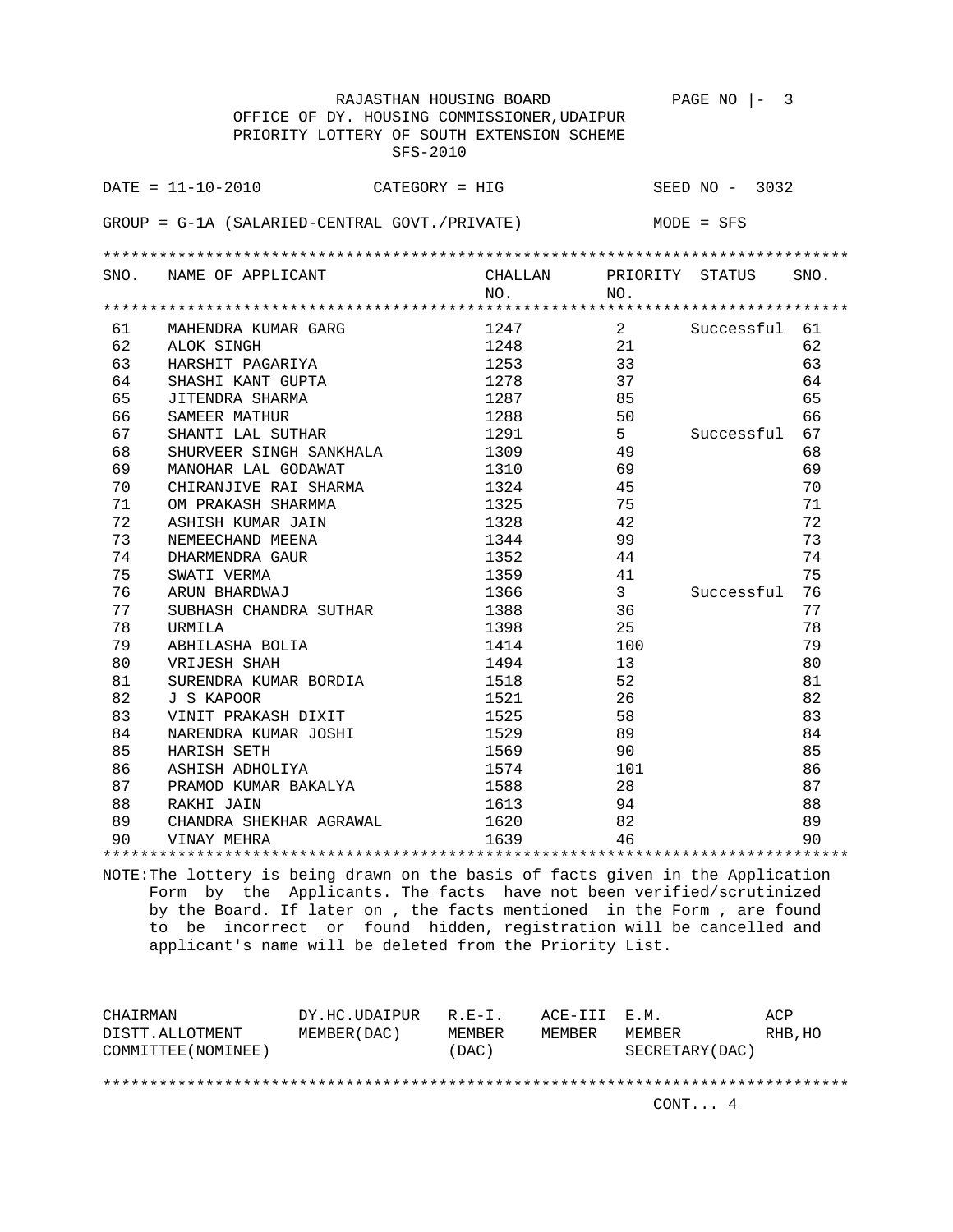RAJASTHAN HOUSING BOARD PAGE NO |- 4 OFFICE OF DY. HOUSING COMMISSIONER,UDAIPUR PRIORITY LOTTERY OF SOUTH EXTENSION SCHEME SFS-2010 DATE = 11-10-2010 CATEGORY = HIG SEED NO - 3032 GROUP = G-1A (SALARIED-CENTRAL GOVT./PRIVATE) MODE = SFS \*\*\*\*\*\*\*\*\*\*\*\*\*\*\*\*\*\*\*\*\*\*\*\*\*\*\*\*\*\*\*\*\*\*\*\*\*\*\*\*\*\*\*\*\*\*\*\*\*\*\*\*\*\*\*\*\*\*\*\*\*\*\*\*\*\*\*\*\*\*\*\*\*\*\*\*\*\*\*\* SNO. NAME OF APPLICANT CHALLAN PRIORITY STATUS SNO. NO. NO. \*\*\*\*\*\*\*\*\*\*\*\*\*\*\*\*\*\*\*\*\*\*\*\*\*\*\*\*\*\*\*\*\*\*\*\*\*\*\*\*\*\*\*\*\*\*\*\*\*\*\*\*\*\*\*\*\*\*\*\*\*\*\*\*\*\*\*\*\*\*\*\*\*\*\*\*\*\*\*\* 91 ANIL KUMAR KOTHARI 1642 43 91 92 SHIVANI PARUTHY 1720 55 92 93 KSHITIJ SHARMA 1759 83 93 94 KAMAL CHANDRA JAIN 1762 57 94 95 GANESH PRASAD SINGH 1781 48 48 95 96 ABHISHEK MAHESHWARI 1794 9 Successful 96 97 RAJENDRA ROSHAN LAL MEHTA 1821 80 97 98 MAHENDRA LAL KUMHAR 1840 1840 59 59 59 98 99 MOHAN LAL PATIDAR 1841 64 99 100 ARUNA CHEETA 1847 51 100 101 RAJEEV RANJAN 1862 73 101 102 MOHAN LAL KHINCHI 1885 65 65 102 103 LALIT PRAKASH BHARTI 1890 76 103<br>104 DILIP BHATNAGAR 1894 60 104<br>105 VISHAL SINGH BAGUANI 1895 1895 104 DILIP BHATNAGAR 1894 60 104 105 VISHAL SINGH RAGHAV 2007 4 Successful 105

\*\*\*\*\*\*\*\*\*\*\*\*\*\*\*\*\*\*\*\*\*\*\*\*\*\*\*\*\*\*\*\*\*\*\*\*\*\*\*\*\*\*\*\*\*\*\*\*\*\*\*\*\*\*\*\*\*\*\*\*\*\*\*\*\*\*\*\*\*\*\*\*\*\*\*\*\*\*\*\*

| CHAIRMAN            | DY.HC.UDAIPUR R.E-I. |        | ACE-III E.M. |                 | ACP     |
|---------------------|----------------------|--------|--------------|-----------------|---------|
| DISTT.ALLOTMENT     | MEMBER (DAC)         | MEMBER | MEMBER       | MEMBER          | RHB, HO |
| COMMITTEE (NOMINEE) |                      | (DAC)  |              | SECRETARY (DAC) |         |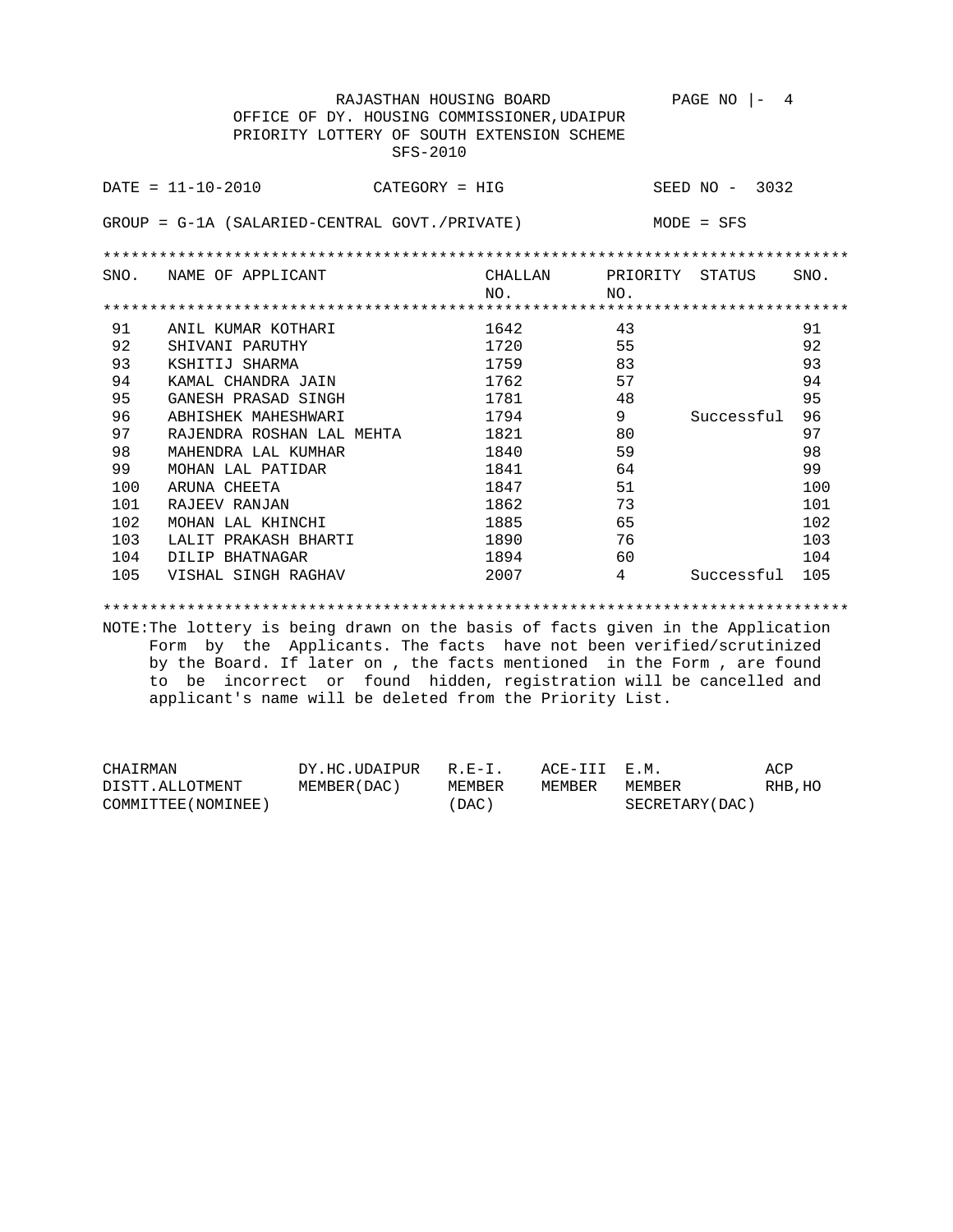|                                | RAJASTHAN HOUSING BOARD                                             |         | $PAGE NO$  -<br>$\overline{1}$ |                |
|--------------------------------|---------------------------------------------------------------------|---------|--------------------------------|----------------|
|                                | OFFICE OF DY. HOUSING COMMISSIONER, UDAIPUR                         |         |                                |                |
|                                | PRIORITY LOTTERY OF SOUTH EXTENSION SCHEME                          |         |                                |                |
|                                | SFS-2010                                                            |         |                                |                |
|                                |                                                                     |         |                                |                |
|                                | $\texttt{DATE} = 11 - 10 - 2010$ $\texttt{CATEGORY} = \texttt{HIG}$ |         | SEED $NO - 3032$               |                |
|                                |                                                                     |         |                                |                |
|                                | $GROUP = G-1B (SALARIED-STATE GOUT. EMP.)$                          |         | MODE = SFS                     |                |
|                                |                                                                     |         |                                |                |
|                                |                                                                     |         |                                |                |
| SNO.                           | NAME OF APPLICANT                                                   | CHALLAN | PRIORITY STATUS                | SNO.           |
|                                |                                                                     | NO.     | NO.                            |                |
|                                |                                                                     | 67      | 11                             |                |
| $\mathbf{1}$<br>$\overline{2}$ | SUSHMA SINGH RATHORE                                                | 149     | $4\overline{ }$                | 1<br>2         |
| 3                              | MAYA MAHESHWARI                                                     | 172     | 42                             | 3              |
| $\overline{4}$                 | BIPIN KUMAR SHARMA                                                  | 179     | 12                             | $\overline{4}$ |
| 5                              | MAHESH SHARMA                                                       | 180     | 6                              | 5              |
|                                | DINESH KUMAR GUPTA                                                  | 202     |                                | 6              |
| 6<br>7                         | GURSEVAK SINGH MARWAH                                               |         | 20                             | 7              |
|                                | JAI KRISHAN RAWAL                                                   | 288     | 13                             | 8              |
| 8                              | JYOTI VIJAY                                                         | 370     | 27<br>9                        | 9              |
| 9                              | SHEELA HINGEER                                                      | 391     |                                |                |
| 10                             | RAHUL JAIN                                                          | 393     | 41                             | 10             |
| 11                             | KISHOR KUMAR JAIN                                                   | 412     | 40                             | 11             |
| 12                             | SURESH GUPTA                                                        | 425     | 39                             | 12             |
| 13                             | BHANWAR SINGH CHUNDAWAT                                             | 542     | 26                             | 13             |
| 14                             | RAJANI KANT                                                         | 572     | 34                             | 14             |
| 15                             | URMILA TRIVEDI                                                      | 590     | 30                             | 15             |
| 16                             | NAND KISHORE JOSHI                                                  | 616     | 16                             | 16             |
| 17                             | GOPI CHAND TAK                                                      | 744     | 14                             | 17             |
| 18                             | DWARKA PRASAD GUPTA                                                 | 799     | 24                             | 18             |
| 19                             | YOGENDRA KUMAR AGARWAL                                              | 824     | 33                             | 19             |
| 20                             | SHAKIL AHMED                                                        | 850     | 32                             | 20             |
| 21                             | MAHENDRA SINGH                                                      | 889     | $\mathbf{3}$                   | 21             |
| 22                             | ANIL SHARMA                                                         | 921     | 29                             | 22             |
| 23                             | RAM SINGH MEENA                                                     | 937     | 28                             | 23             |
| 24                             | JAGDISH CHANDRA SALVI                                               | 956     | 2.2.                           | 24             |
| 25                             | PANKAJ SHARMA                                                       | 1007    | 18                             | 25             |
| 26                             | SUMAN JAIN                                                          | 1014    | 5 <sup>1</sup>                 | 26             |
| 27                             | NIRMALA SONI                                                        | 1051    | 15                             | 27             |
| 28                             | JAGDISH CHANDRA SAGAWADIA 1061                                      |         | 10                             | 28             |
| 29                             | KHAGESH DOSI                                                        | 1062    | 35                             | 29             |
| 30                             | GOPAL KRISHAN SHARMA                                                | 1165    | 44                             | 30             |
|                                |                                                                     |         |                                |                |

| CHAIRMAN            | DY.HC.UDAIPUR | $R.F - T$ | ACE-III E.M. |                 | ACP     |  |  |
|---------------------|---------------|-----------|--------------|-----------------|---------|--|--|
| DISTT.ALLOTMENT     | MEMBER (DAC)  | MEMBER    | MEMBER       | MEMBER          | RHB, HO |  |  |
| COMMITTEE (NOMINEE) |               | (DAC)     |              | SECRETARY (DAC) |         |  |  |
|                     |               |           |              |                 |         |  |  |
|                     |               |           |              |                 |         |  |  |
|                     |               |           |              | CONT. 2         |         |  |  |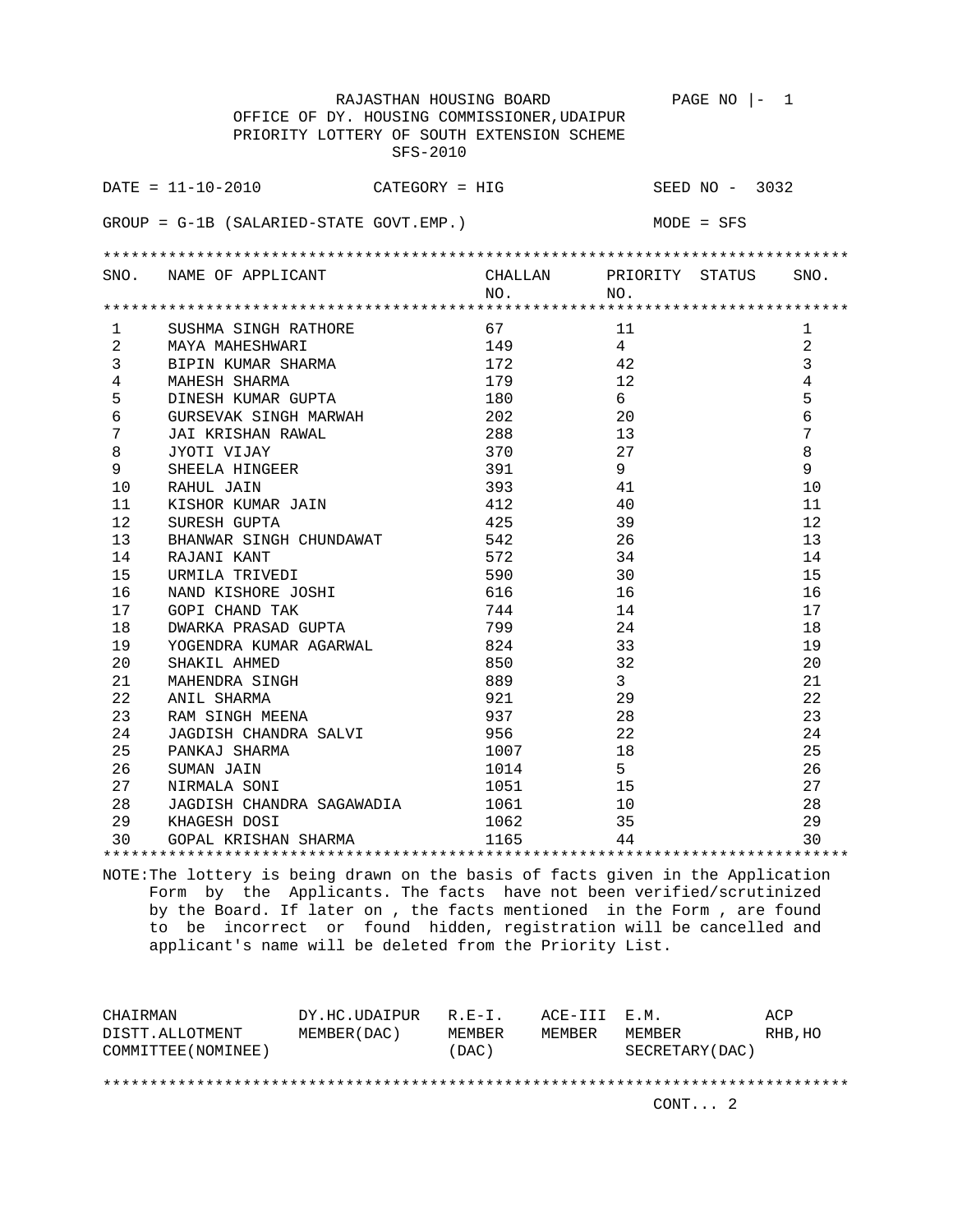|    | RAJASTHAN HOUSING BOARD                     |                                                                                                                                                                                                                               |                 | $PAGE NO$ $ -$ | 2    |
|----|---------------------------------------------|-------------------------------------------------------------------------------------------------------------------------------------------------------------------------------------------------------------------------------|-----------------|----------------|------|
|    | OFFICE OF DY. HOUSING COMMISSIONER, UDAIPUR |                                                                                                                                                                                                                               |                 |                |      |
|    | PRIORITY LOTTERY OF SOUTH EXTENSION SCHEME  |                                                                                                                                                                                                                               |                 |                |      |
|    | SFS-2010                                    |                                                                                                                                                                                                                               |                 |                |      |
|    |                                             |                                                                                                                                                                                                                               |                 |                |      |
|    | $DATA = 11 - 10 - 2010$<br>CATEGORY = HIG   |                                                                                                                                                                                                                               |                 | SEED NO - 3032 |      |
|    |                                             |                                                                                                                                                                                                                               |                 |                |      |
|    | GROUP = G-1B (SALARIED-STATE GOVT.EMP.)     |                                                                                                                                                                                                                               |                 | MODE = SFS     |      |
|    |                                             |                                                                                                                                                                                                                               |                 |                |      |
|    | SNO. NAME OF APPLICANT                      | CHALLAN PRIORITY STATUS                                                                                                                                                                                                       |                 |                | SNO. |
|    |                                             | NO.                                                                                                                                                                                                                           | NO.             |                |      |
|    |                                             |                                                                                                                                                                                                                               |                 |                |      |
| 31 | RATAN LAL BHAMBI                            | 1192                                                                                                                                                                                                                          | 48              |                | 31   |
| 32 | PRAGYA KEWALRAMANI                          | 1229                                                                                                                                                                                                                          | 8               |                | 32   |
| 33 | SHEELA SHARMA                               | 1243                                                                                                                                                                                                                          | 43              |                | 33   |
| 34 | BRIJENDRA KUMAR DWIVEDI                     | 1260                                                                                                                                                                                                                          | 1               | Successful     | 34   |
| 35 | HEMANT PALIWAL & GARIMA PALIWA 1329         |                                                                                                                                                                                                                               | 50              |                | 35   |
| 36 | N P BHANDARI                                | 1339                                                                                                                                                                                                                          | 38              |                | 36   |
| 37 | KRISHAN CHOUDHARY                           | 1348                                                                                                                                                                                                                          | 31              |                | 37   |
| 38 | ARUN KUMAR                                  | 1369                                                                                                                                                                                                                          | 51              |                | 38   |
| 39 | RAKSHIT KOTHARI                             | 1390                                                                                                                                                                                                                          | $\overline{a}$  | Successful     | 39   |
| 40 | PRAMOD KUMAR JAIN                           | 1407   1407   1508   1510   1520   1521   1522   1522   1522   1522   1522   1523   1523   1523   1524   1525   1525   1525   1525   1525   1525   1525   1525   1525   1525   1525   1525   1525   1525   1525   1525   1525 | 49              |                | 40   |
| 41 | RAJESH KUMAR DOSHI                          | 1523                                                                                                                                                                                                                          | 36              |                | 41   |
| 42 | REKHA GANGAL                                | 1528                                                                                                                                                                                                                          | 45              |                | 42   |
| 43 | GOPAL KRISHNA TRIVEDI                       | 1551                                                                                                                                                                                                                          | 47              |                | 43   |
| 44 | ANUPAMA DIXIT                               | 1587                                                                                                                                                                                                                          | $7\phantom{.0}$ |                | 44   |
| 45 | MAKHAN SINGH SIDHU                          | 1604                                                                                                                                                                                                                          | 17              |                | 45   |
| 46 | RAJENDRA PRASAD LAKHARA                     | 1730                                                                                                                                                                                                                          | 37              |                | 46   |
| 47 | LALIT AJARIA                                | 1736                                                                                                                                                                                                                          | 46              |                | 47   |
| 48 | GAJENDRA PRASAD PANDYA                      | 1784                                                                                                                                                                                                                          | 23              |                | 48   |
| 49 | CHANDRA PRAKASH SHARMA                      | 1793                                                                                                                                                                                                                          | 25              |                | 49   |
| 50 | SYED IRSHAD ALI                             | 1826                                                                                                                                                                                                                          | 21              |                | 50   |
| 51 | NIDHI VYAS                                  | 1856                                                                                                                                                                                                                          | 19              |                | 51   |

\*\*\*\*\*\*\*\*\*\*\*\*\*\*\*\*\*\*\*\*\*\*\*\*\*\*\*\*\*\*\*\*\*\*\*\*\*\*\*\*\*\*\*\*\*\*\*\*\*\*\*\*\*\*\*\*\*\*\*\*\*\*\*\*\*\*\*\*\*\*\*\*\*\*\*\*\*\*\*\*

| CHAIRMAN            | DY.HC.UDAIPUR | $R.E-I.$ | ACE-III E.M. |                 | ACP     |
|---------------------|---------------|----------|--------------|-----------------|---------|
| DISTT.ALLOTMENT     | MEMBER (DAC ) | MEMBER   | MEMBER       | MEMBER          | RHB, HO |
| COMMITTEE (NOMINEE) |               | 'DAC)    |              | SECRETARY (DAC) |         |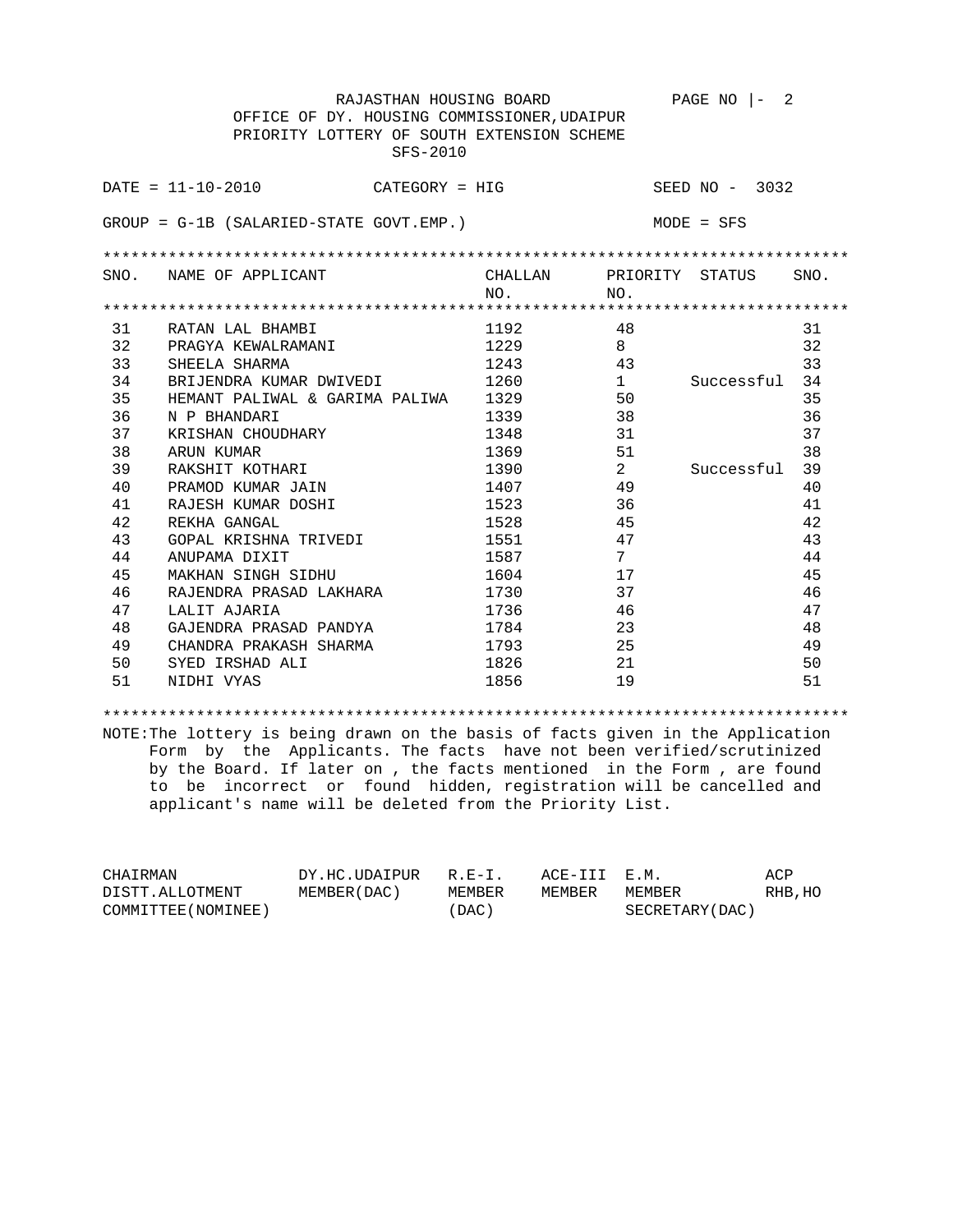RAJASTHAN HOUSING BOARD PAGE NO  $|-1$ OFFICE OF DY. HOUSING COMMISSIONER, UDAIPUR PRIORITY LOTTERY OF SOUTH EXTENSION SCHEME SFS-2010  $DATA = 11 - 10 - 2010$ SEED NO - 3032  $CATEGORY = HIG$ GROUP = G-1C (SALARIED-STATE GOVT.PENSIONER)  $MODE = SFS$ CHALLAN PRIORITY STATUS<br>NO. NO. SNO. NAME OF APPLICANT SNO.

NO. 1 Successful 1 GOPAL KRISHAN NAIR 293  $\mathbf{1}$ 859  $\overline{\mathbf{3}}$ SAJJAN SINGH RATHORE  $\overline{2}$  $2^{\circ}$ SURENDRA PRATAP KOTHARI 1128  $\overline{2}$  $\overline{3}$  $\mathcal{E}$ 

| CHAIRMAN            | DY.HC.UDAIPUR R.E-I. |        | ACE-III E.M. |                 | ACP     |
|---------------------|----------------------|--------|--------------|-----------------|---------|
| DISTT.ALLOTMENT     | MEMBER ( DAC )       | MEMBER | MEMBER       | MEMBER          | RHB, HO |
| COMMITTEE (NOMINEE) |                      | (DAC)  |              | SECRETARY (DAC) |         |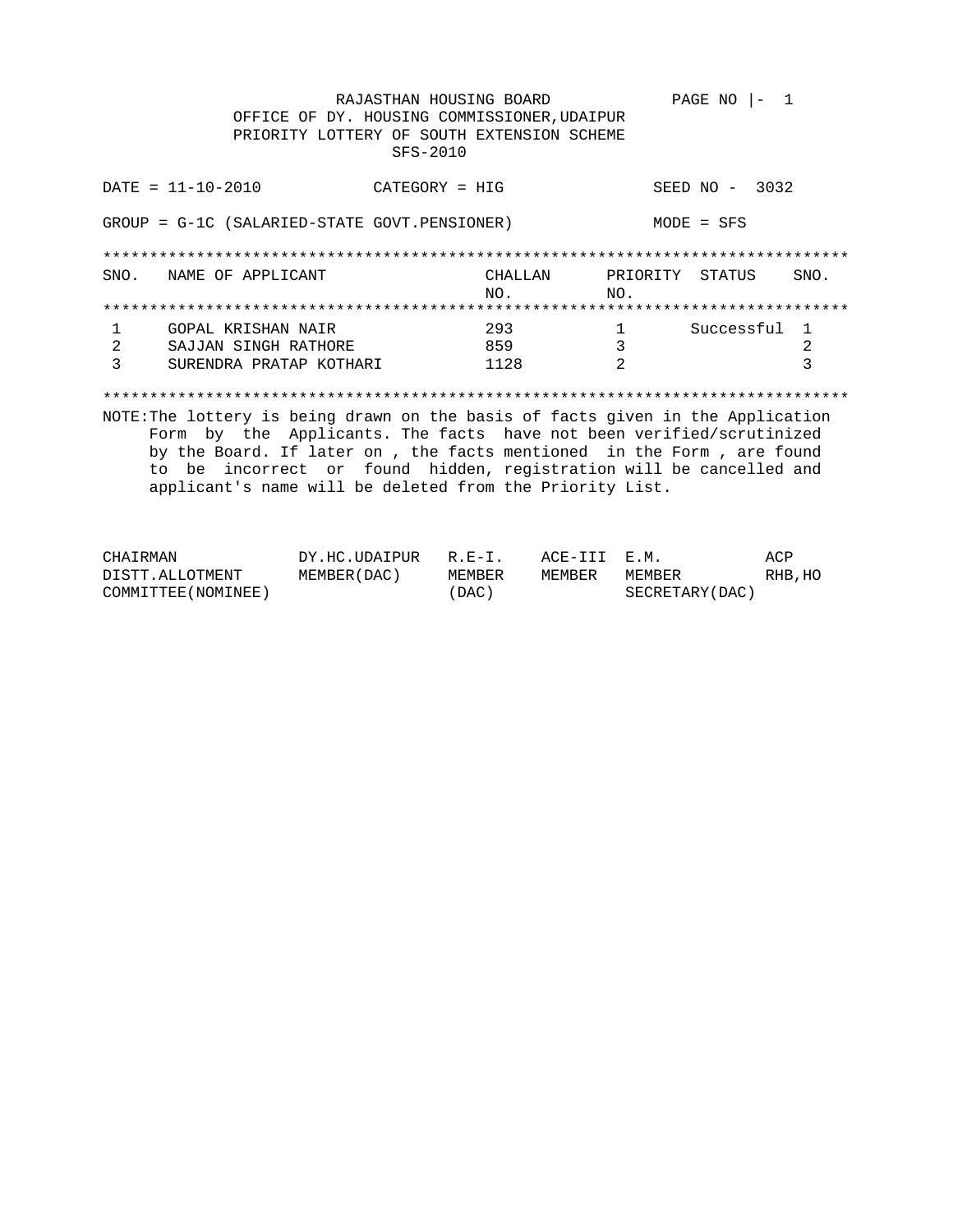|                | RAJASTHAN HOUSING BOARD                     |         |                 | PAGE NO<br>1     |      |  |  |  |
|----------------|---------------------------------------------|---------|-----------------|------------------|------|--|--|--|
|                | OFFICE OF DY. HOUSING COMMISSIONER, UDAIPUR |         |                 |                  |      |  |  |  |
|                | PRIORITY LOTTERY OF SOUTH EXTENSION SCHEME  |         |                 |                  |      |  |  |  |
|                | SFS-2010                                    |         |                 |                  |      |  |  |  |
|                |                                             |         |                 |                  |      |  |  |  |
|                | $DATA = 11 - 10 - 2010$<br>$CATEGORY = HIG$ |         |                 | SEED $NO - 3032$ |      |  |  |  |
|                |                                             |         |                 |                  |      |  |  |  |
|                | $GROUP = G-2A (NON-SALARIED)$               |         |                 | $MODE = SFS$     |      |  |  |  |
|                |                                             |         |                 |                  |      |  |  |  |
|                |                                             |         |                 |                  |      |  |  |  |
| SNO.           | NAME OF APPLICANT                           | CHALLAN | PRIORITY STATUS |                  | SNO. |  |  |  |
|                |                                             | NO.     | NO.             |                  |      |  |  |  |
|                |                                             |         |                 |                  |      |  |  |  |
| $\mathbf{1}$   | RAMESH KUMAR JAROLI                         | 12      | 25              |                  | 1    |  |  |  |
| $\overline{2}$ | BHARAT PANCHWANI                            | 31      | 9               | Successful       | 2    |  |  |  |
| 3              | PRITI SHAH W                                | 54      | 95              |                  | 3    |  |  |  |
| 4              | RAHUL SAINANI                               | 57      | 26              |                  | 4    |  |  |  |
| 5              | GOVERDHAN SINGH CHOUDHARY                   | 84      | 12              |                  | 5    |  |  |  |
| 6              | NIRMAL KUMAR MANDOWARA                      | 91      | 8               | Successful       | 6    |  |  |  |
| 7              | DHAN SINGH SARANGDEVOT                      | 174     | 58              |                  | 7    |  |  |  |
| 8              | KUNAL KHATURIA                              | 185     | 102             |                  | 8    |  |  |  |
| 9              | KAMLA DEVI KARANPURIA                       | 186     | 115             |                  | 9    |  |  |  |
| 10             | SUNIL KUMAR MOOLCHANDANI                    | 207     | $7\phantom{.}$  | Successful       | 10   |  |  |  |
| 11             | DEEPAK MANDOWARA                            | 217     | 69              |                  | 11   |  |  |  |
| 12             | ARPITA A GANDHI                             | 237     | 93              |                  | 12   |  |  |  |
| 13             | HEMLATA                                     | 238     | $\mathbf{1}$    | Successful       | 13   |  |  |  |
| 14             | CHANDRA KANTA SIMLOTE                       | 255     | 74              |                  | 14   |  |  |  |
| 15             | MITA KUNDER                                 | 257     | 32              |                  | 15   |  |  |  |
| 16             | DAYAL DAS                                   | 277     | 68              |                  | 16   |  |  |  |
| 17             | TARUN SHARMA                                | 280     | 89              |                  | 17   |  |  |  |
| 18             | GIRIRAJ SHARMA                              | 281     | 73              |                  | 18   |  |  |  |
| 19             | VANDANA JOSHI                               | 297     | 42              |                  | 19   |  |  |  |
| 20             | MAHAVEER CHAMPAWAT                          | 321     | 43              |                  | 20   |  |  |  |
| 21             | PRABHAT                                     | 364     | $\overline{a}$  | Successful       | 21   |  |  |  |
| 22             | PARVAT SINGH RATHORE                        | 386     | 72              |                  | 22   |  |  |  |
| 23             | KUNJ BIHARI RATWA                           | 407     | 6               | Successful       | 23   |  |  |  |
| 24             | SATYA NARAYAN KANSRA                        | 447     | 65              |                  | 24   |  |  |  |
| 25             | PRAVEEN KHANDELWAL                          | 539     | 63              |                  | 25   |  |  |  |
| 26             | LALIT KUMAR SONI                            | 543     | 23              |                  | 26   |  |  |  |
| 27             | NARENDRA KUMAR JAIN                         | 608     | 16              |                  | 27   |  |  |  |
| 28             | SHEETAL PANCHOLI                            | 633     | 40              |                  | 28   |  |  |  |
| 29             | PUSHPRAJ MEHTA                              | 642     | 50              |                  | 29   |  |  |  |
| 30             | HARI PRAKASH SUWAIKA                        | 647     | 22              |                  | 30   |  |  |  |
|                |                                             |         |                 |                  |      |  |  |  |

| DY.HC.UDAIPUR |        |             |                 | ACP          |  |  |  |
|---------------|--------|-------------|-----------------|--------------|--|--|--|
| MEMBER (DAC)  | MEMBER | MEMBER      | MEMBER          | RHB, HO      |  |  |  |
|               | (DAC)  |             | SECRETARY (DAC) |              |  |  |  |
|               |        |             |                 |              |  |  |  |
|               |        |             |                 |              |  |  |  |
|               |        |             | CONT. 2         |              |  |  |  |
|               |        | $R. F - T.$ |                 | ACE-III E.M. |  |  |  |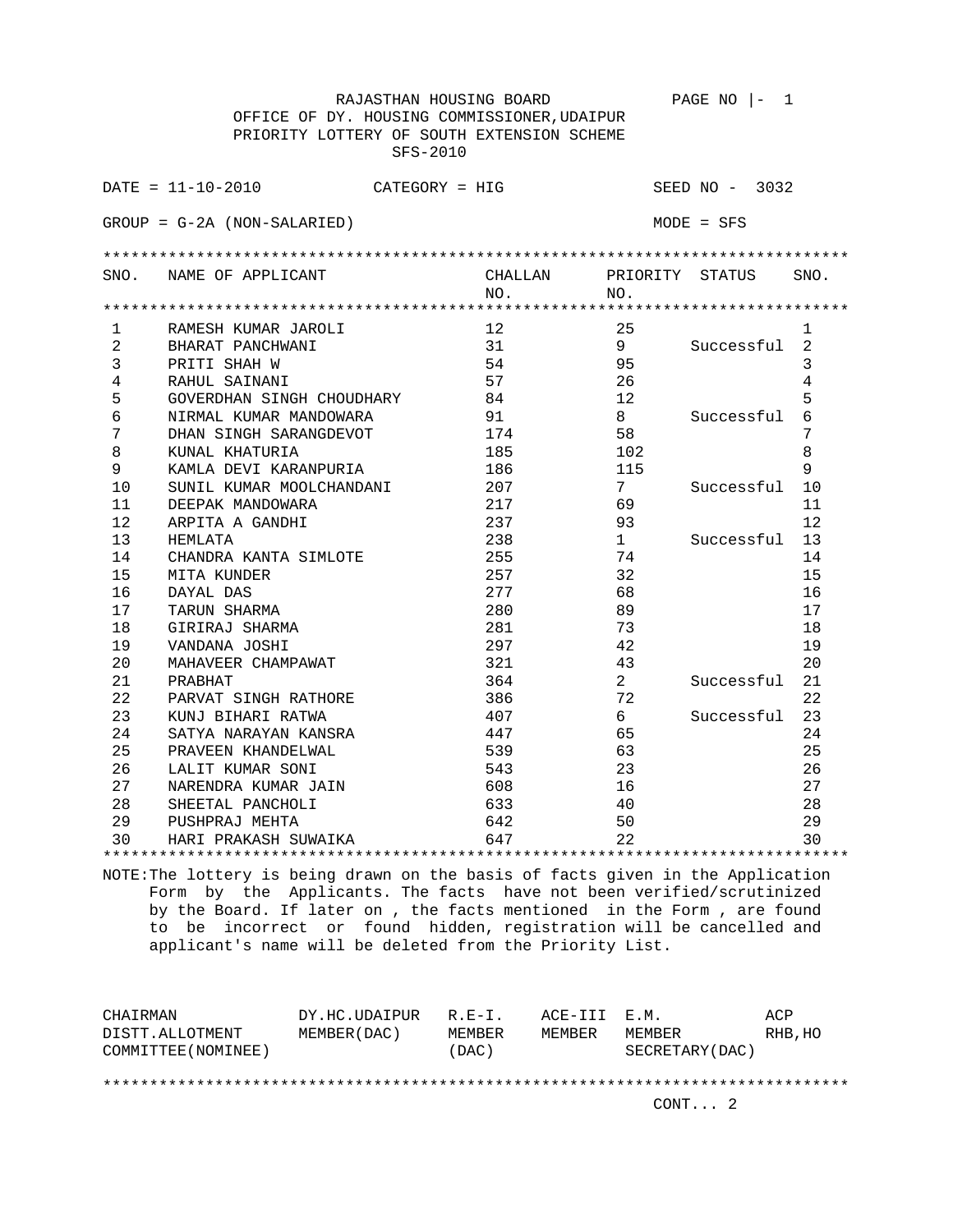RAJASTHAN HOUSING BOARD PAGE NO  $|-2$  OFFICE OF DY. HOUSING COMMISSIONER,UDAIPUR PRIORITY LOTTERY OF SOUTH EXTENSION SCHEME SFS-2010 DATE = 11-10-2010 CATEGORY = HIG SEED NO - 3032 GROUP = G-2A (NON-SALARIED) MODE = SFS \*\*\*\*\*\*\*\*\*\*\*\*\*\*\*\*\*\*\*\*\*\*\*\*\*\*\*\*\*\*\*\*\*\*\*\*\*\*\*\*\*\*\*\*\*\*\*\*\*\*\*\*\*\*\*\*\*\*\*\*\*\*\*\*\*\*\*\*\*\*\*\*\*\*\*\*\*\*\*\* SNO. NAME OF APPLICANT CHALLAN PRIORITY STATUS SNO. NO. NO. \*\*\*\*\*\*\*\*\*\*\*\*\*\*\*\*\*\*\*\*\*\*\*\*\*\*\*\*\*\*\*\*\*\*\*\*\*\*\*\*\*\*\*\*\*\*\*\*\*\*\*\*\*\*\*\*\*\*\*\*\*\*\*\*\*\*\*\*\*\*\*\*\*\*\*\*\*\*\*\* 31 ASHISH TRIPATHI 650 96 31<br>32 SUNITA 655 112 32 32 SUNITA 32 SUNITA 32<br>33 OM SHANKER DASHORA 657 38 33 33 OM SHANKER DASHORA 657 38 33 34 SHANKER LAL SUTHAR 703 106 34 35 RAJESH KUMAR PANCHAL 109 107 107 35 36 SHAILENDRA KUMAR SUTHAR 711 24 24 36 37 DEEPAK KUMAR JAIN 716 20 37 38 PRADYUMNA SHARMA 733 70 38 39 RAKESH JAIN 740 13 39 40 NEELAM VIJAY 741 11 40 41 PREM KUMAR PATIDAR 753 87 41 42 MAYA PATEDAR 754 33 42 43 RAMA KISHAN JALANI 755 104 43 44 NAVITA VIJAY 800 114 44 45 SHYAM LAL JAIN 817 86 45 46 NARBADA PALIWAL 874 44 46 47 PARSHURAM SONI 899 80 80 47 48 ANJALI BHATNAGAR 935 101 48 49 RAJMAL JAIN 948 85 49 50 BASANT SONI 961 46 50 51 AJAY CHOUDHARY 970 88 51 52 YOGENDRA PURI 989 36 52 53 SUNITA SHARMA 61 18 998 18 54 PUSHPA B SHAH 1016 30 54 54 55 MOHAN LAL JAIN 1017 75 55 56 BINA B SHAH 1018 35 56 57 RENU KHATHURIA 1043 97 57 58 GANESH LAL PATEL 1046 52 58<br>59 DEEPAK MARU 1058 62 59 59 DEEPAK MARU 1058 62 59 60 RACHANA DOSI 1063 34 60

NOTE:The lottery is being drawn on the basis of facts given in the Application Form by the Applicants. The facts have not been verified/scrutinized by the Board. If later on , the facts mentioned in the Form , are found to be incorrect or found hidden, registration will be cancelled and applicant's name will be deleted from the Priority List.

\*\*\*\*\*\*\*\*\*\*\*\*\*\*\*\*\*\*\*\*\*\*\*\*\*\*\*\*\*\*\*\*\*\*\*\*\*\*\*\*\*\*\*\*\*\*\*\*\*\*\*\*\*\*\*\*\*\*\*\*\*\*\*\*\*\*\*\*\*\*\*\*\*\*\*\*\*\*\*\*

| CHAIRMAN            | DY.HC.UDAIPUR | $R. F - T.$ | ACE-III E.M. |                 | ACP     |  |  |
|---------------------|---------------|-------------|--------------|-----------------|---------|--|--|
| DISTT.ALLOTMENT     | MEMBER (DAC)  | MEMBER      | MEMBER       | MEMBER          | RHB, HO |  |  |
| COMMITTEE (NOMINEE) |               | (DAC)       |              | SECRETARY (DAC) |         |  |  |
|                     |               |             |              |                 |         |  |  |
|                     |               |             |              |                 |         |  |  |
|                     |               |             |              | CONT. 3         |         |  |  |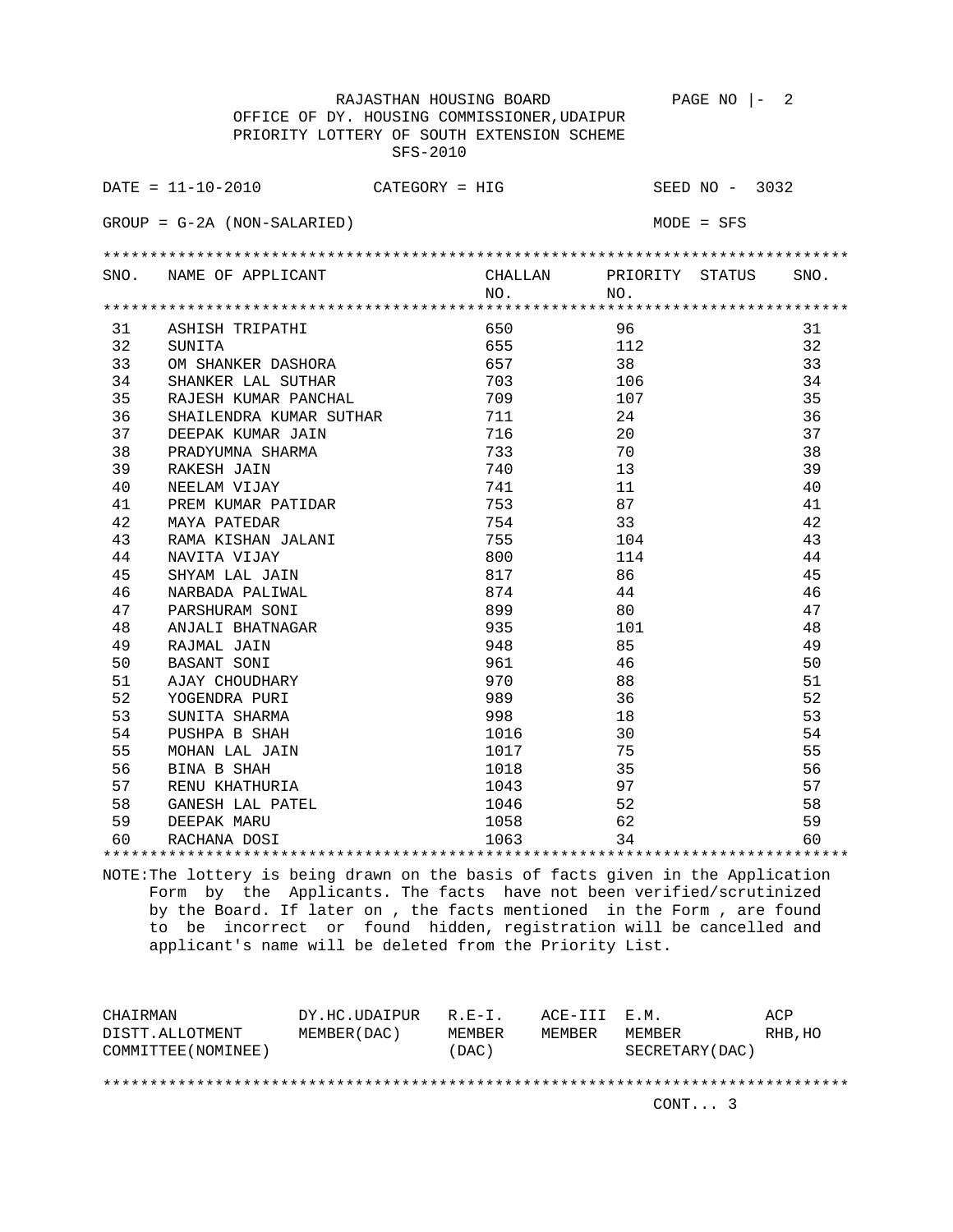RAJASTHAN HOUSING BOARD PAGE NO |- 3 OFFICE OF DY. HOUSING COMMISSIONER,UDAIPUR PRIORITY LOTTERY OF SOUTH EXTENSION SCHEME SFS-2010 DATE = 11-10-2010 CATEGORY = HIG SEED NO - 3032 GROUP = G-2A (NON-SALARIED) MODE = SFS \*\*\*\*\*\*\*\*\*\*\*\*\*\*\*\*\*\*\*\*\*\*\*\*\*\*\*\*\*\*\*\*\*\*\*\*\*\*\*\*\*\*\*\*\*\*\*\*\*\*\*\*\*\*\*\*\*\*\*\*\*\*\*\*\*\*\*\*\*\*\*\*\*\*\*\*\*\*\*\* SNO. NAME OF APPLICANT CHALLAN PRIORITY STATUS SNO. NO. NO. \*\*\*\*\*\*\*\*\*\*\*\*\*\*\*\*\*\*\*\*\*\*\*\*\*\*\*\*\*\*\*\*\*\*\*\*\*\*\*\*\*\*\*\*\*\*\*\*\*\*\*\*\*\*\*\*\*\*\*\*\*\*\*\*\*\*\*\*\*\*\*\*\*\*\*\*\*\*\*\* 61 MUKESH SHARMA 1073 108 61 62 URMILA NYATI 1121 27 62 63 AKBAR ALI 1158 49 63 64 SANJEEV TOMER 1167 21 64 65 USHA RANI BHATANAGAR 1172 105 65 66 REKHA KOTHARI 1174 10 Successful 66 67 UMMED SINGH CHOUDHARY 1180<br>68 MANISH BABEL 68 MANISH BABEL 1188 41 68 69 SHRUTI GANNA 1217 94 69 70 PRAN JIWAN SHAH 1231 81 81 70 71 SUBAHU POKHARNA 1237 91 71 72 ANKIT JAIN 1250 113 72 1269 92 73<br>
1269 92 73<br>
74 VIKAS MEHTA<br>
75 ANITA MITHAL 1311 3 Successful 75<br>
76 VIDYA BAYA 1349 67<br>
77 TREAD 1292 54 74<br>The Magnus of the Case of the 1292 54<br>The Successful 75 2012 54 75 ANITA MITHAL 1311<br>76 VIDYA BAYA 1349 76 VIDYA BAYA 1349 67 76 77 INDRA MAHTA 1350 103 77 78 VISHAL MAHESHWARI 1409 39 78 79 NITIN KHAMESRA 1450 14 79 80 ASHOK KUMAR JAIN 1462 45 80<br>
81 PRAN BHANAWAT 1464 31 81<br>
82 ROSHAN LAL BHANAWAT 1465 84 82 81 **PRAN BHANAWAT** 1464 31 81 81 82 ROSHAN LAL BHANAWAT 1465 84 82 83 HEMENDRA SURAWAT 1477 29 83 84 NISHANT TIWARI 1492 64 84 85 HITESH BHANDARI 1499 98 85 86 RAJEEV DUTT MATHUR O D MATHUR 1549 111 11 167 100 111 167 1686 1691 1691 1692 1694 1696 1697 1697 1697 169 87 JUHI MATHUR 1550 57 87 88 RAJESH VIDHANI 1557 5 Successful 88 86 RAJEEV DUTT MATHUR O D MATHUR 1549 111 86<br>
87 JUHI MATHUR 1560 57 87<br>
88 RAJESH VIDHANI 1557 5 Successful 88<br>
89 RANI DEVI 1564 61 89<br>
89 ANURAG DUTT MATHUR 1582 19 90 90 ANURAG DUTT MATHUR 1582 19 19 90 \*\*\*\*\*\*\*\*\*\*\*\*\*\*\*\*\*\*\*\*\*\*\*\*\*\*\*\*\*\*\*\*\*\*\*\*\*\*\*\*\*\*\*\*\*\*\*\*\*\*\*\*\*\*\*\*\*\*\*\*\*\*\*\*\*\*\*\*\*\*\*\*\*\*\*\*\*\*\*\*

| CHAIRMAN            | DY.HC.UDAIPUR | $R.F - T$ . | ACE-III E.M. |                 | ACP      |  |  |
|---------------------|---------------|-------------|--------------|-----------------|----------|--|--|
| DISTT.ALLOTMENT     | MEMBER (DAC)  | MEMBER      | MEMBER       | MEMBER          | RHB , HO |  |  |
| COMMITTEE (NOMINEE) |               | (DAC)       |              | SECRETARY (DAC) |          |  |  |
|                     |               |             |              |                 |          |  |  |
|                     |               |             |              |                 |          |  |  |
|                     |               |             |              | CONT 4          |          |  |  |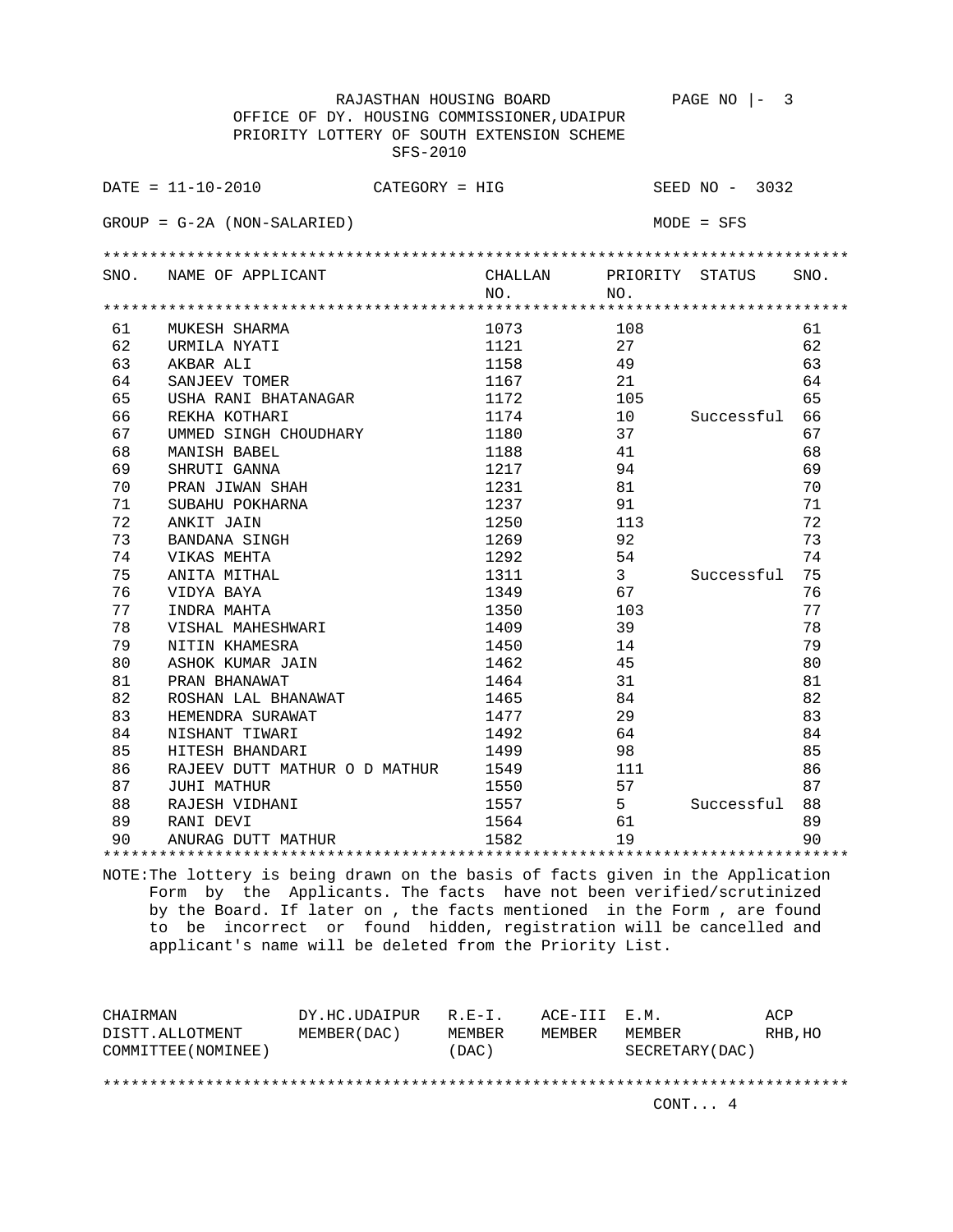RAJASTHAN HOUSING BOARD PAGE NO |- 4 OFFICE OF DY. HOUSING COMMISSIONER,UDAIPUR PRIORITY LOTTERY OF SOUTH EXTENSION SCHEME SFS-2010 DATE = 11-10-2010 CATEGORY = HIG SEED NO - 3032 GROUP = G-2A (NON-SALARIED) MODE = SFS \*\*\*\*\*\*\*\*\*\*\*\*\*\*\*\*\*\*\*\*\*\*\*\*\*\*\*\*\*\*\*\*\*\*\*\*\*\*\*\*\*\*\*\*\*\*\*\*\*\*\*\*\*\*\*\*\*\*\*\*\*\*\*\*\*\*\*\*\*\*\*\*\*\*\*\*\*\*\*\* SNO. NAME OF APPLICANT CHALLAN PRIORITY STATUS SNO. NO. NO. \*\*\*\*\*\*\*\*\*\*\*\*\*\*\*\*\*\*\*\*\*\*\*\*\*\*\*\*\*\*\*\*\*\*\*\*\*\*\*\*\*\*\*\*\*\*\*\*\*\*\*\*\*\*\*\*\*\*\*\*\*\*\*\*\*\*\*\*\*\*\*\*\*\*\*\*\*\*\*\* 91 MANJARI ARYA 1606 82 91 92 DEEPAK SARASWAT 1614 1614 47 92 93 ASEEM SARASWAT 1615 1615 1610 1610 1610 161 94 VAGYAWATI AGARWAL 1626 28 28 94 95 KAN SINGH RATHORE 1630 51 95<br>
96 PIYUSH BHANSALI 1630 51 95<br>
97 SANJIV TIWARI 1646 59 97<br>
RAMESH CHANDRA GARG 1725 53 98<br>
PIYUSH BHANSALI 1646 59 97<br>
RAMESH CHANDRA GARG 1725 53 96 PIYUSH BHANSALI 1633 76 96 97 SANJIV TIWARI 1646 59 59 59 59 98 RAMESH CHANDRA GARG 1725 53 53 98 99 DEVENDRA KUMAR SAHU 1726 48 99 100 RAMESH CHANDRA JODAWAT 1747 116 100 101 LALITA DEN 1748 4 Successful 101 102 USHA MATHUR 1770 15 102 103 HEMANT KUMAR LABANA 1779 90 103 104 MANISH CHANDRAYAN 1805 78 78 104 105 BHARAT SINGH CHUNDAWAT 1813 79<br>106 SITARAM AHEER 1816 99 106 106 106 SITARAM AHEER 1816 1816 99 107 KANTI LAL SANGAWAT 1817 1817 66 107 107 108 TARUN SISPURIA 1824 83 108 109 NIRMAL JAIN 1851 17 109 110 RAJESH BHATIA 1857 56 56 110 111 ARVIND TYAGI 1861 1861 77 111<br>112 MANOJ MAHESHWARI 1867 71 112 112 MANOJ MAHESHWARI 1867 1867 71 112 113 NARENDRA SINGHVI 1871 109 113 114 SHAILENDRA JAIN 1874 110 114 115 RAMESH CHANDRA KHATHURIYA 1877 60 60 115 116 MANI LAL GURJAR 2012 55 116

## \*\*\*\*\*\*\*\*\*\*\*\*\*\*\*\*\*\*\*\*\*\*\*\*\*\*\*\*\*\*\*\*\*\*\*\*\*\*\*\*\*\*\*\*\*\*\*\*\*\*\*\*\*\*\*\*\*\*\*\*\*\*\*\*\*\*\*\*\*\*\*\*\*\*\*\*\*\*\*\*

| CHAIRMAN            | DY.HC.UDAIPUR | $R.F-T$ | ACE-III E.M. |                 | ACP     |
|---------------------|---------------|---------|--------------|-----------------|---------|
| DISTT.ALLOTMENT     | MEMBER (DAC)  | MEMBER  | MEMBER       | MEMBER          | RHB, HO |
| COMMITTEE (NOMINEE) |               | (DAC)   |              | SECRETARY (DAC) |         |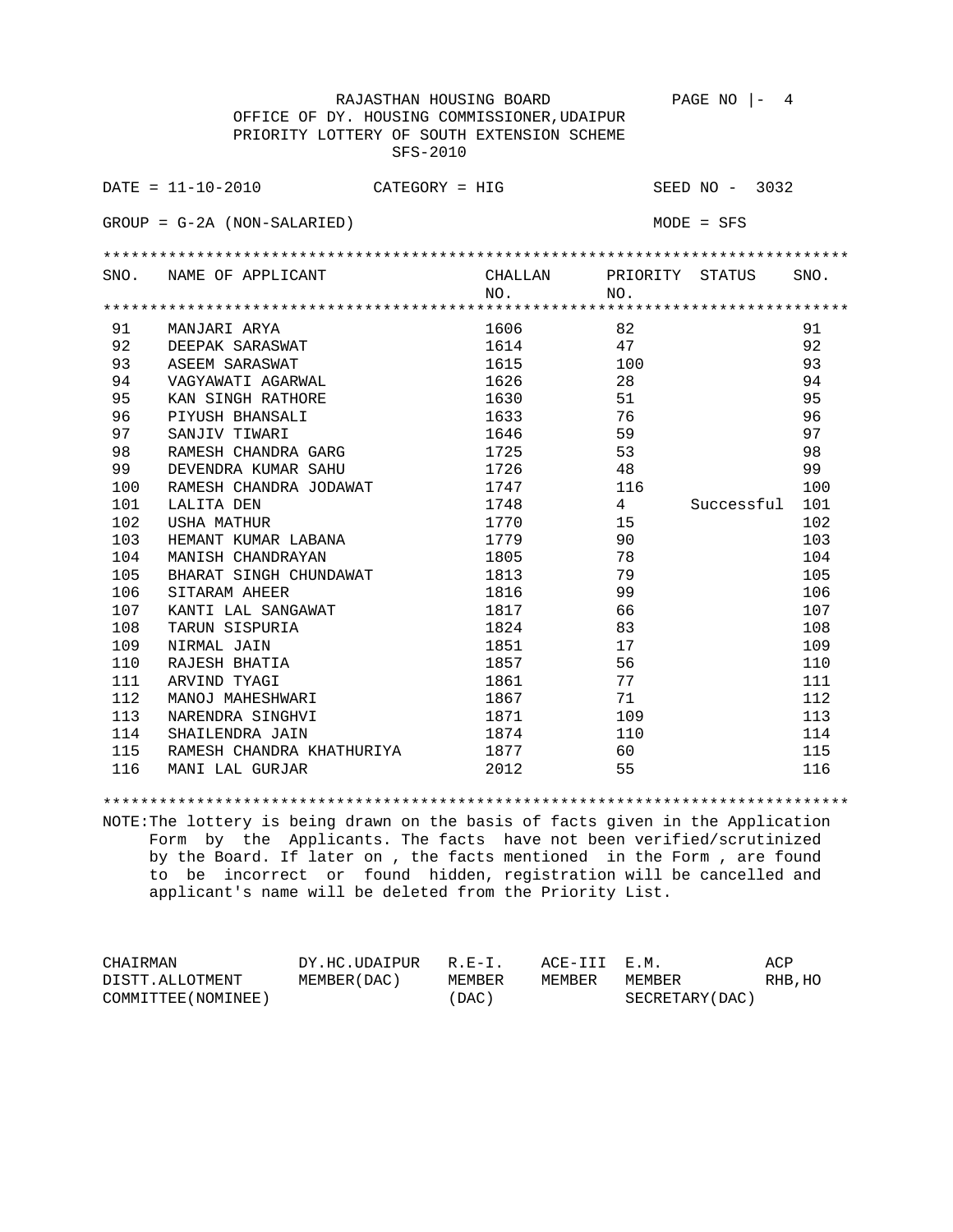RAJASTHAN HOUSING BOARD PAGE NO  $|-1$ OFFICE OF DY. HOUSING COMMISSIONER, UDAIPUR PRIORITY LOTTERY OF SOUTH EXTENSION SCHEME SFS-2010  $DATA = 11 - 10 - 2010$ CATEGORY = HIG SEED NO - 3032 GROUP = G-2B (NON-SALARIED-PROFSSIONAL)  $MODE = SFS$ CHALLAN PRIORITY STATUS<br>NO. NO. SNO. NAME OF APPLICANT SNO.  $NO<sub>1</sub>$ 148 2 Successful 1<br>384 1 Successful 2<br>417 6 PRAGYA AGGARWAL  $\mathbf{1}$ ARUN RATNAWAT 384  $\overline{2}$ SHRWAN SINGH RATHORE  $\overline{\mathbf{3}}$  $3<sup>7</sup>$ 6 417  $4\overline{ }$ CHIRAYU PAMECHA 1283  $\overline{\mathbf{3}}$  $\overline{4}$  $5<sup>7</sup>$ KAILASH CHANDRA SINGHAL  $5<sup>5</sup>$ 1495 - 5 VINAY SARASWAT  $6<sup>1</sup>$ 1617  $\overline{4}$ **6**  $7\overline{ }$  $7\phantom{.0}$  $7\overline{ }$ ABHISHEKH AGARWAL 1627

| CHAIRMAN            | DY.HC.UDAIPUR | $R.E-I$ | ACE-III E.M. |                 | ACP     |
|---------------------|---------------|---------|--------------|-----------------|---------|
| DISTT.ALLOTMENT     | MEMBER (DAC ) | MEMBER  | MEMBER       | MEMBER          | RHB, HO |
| COMMITTEE (NOMINEE) |               | (DAC)   |              | SECRETARY (DAC) |         |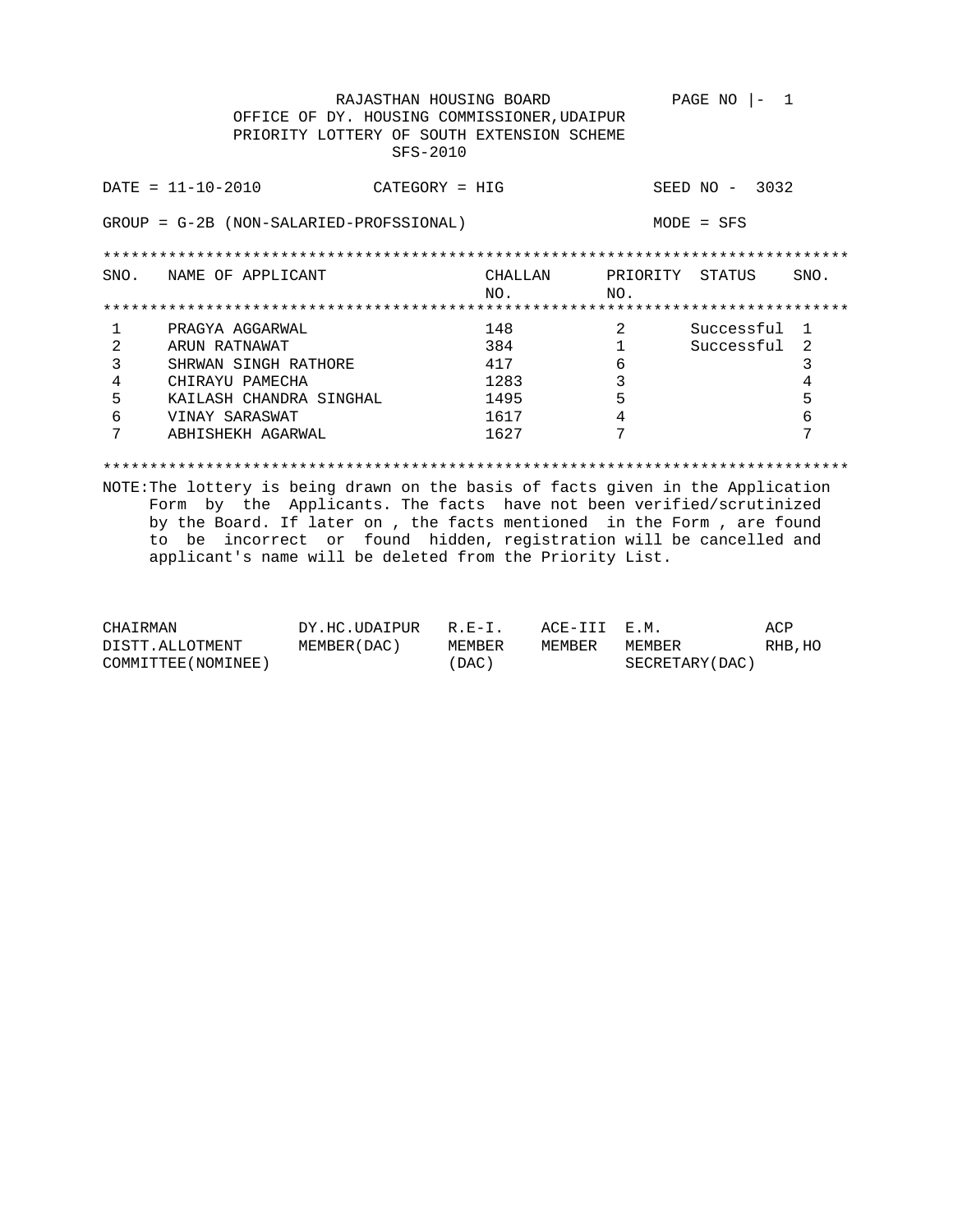RAJASTHAN HOUSING BOARD PAGE NO  $|-1$  OFFICE OF DY. HOUSING COMMISSIONER,UDAIPUR PRIORITY LOTTERY OF SOUTH EXTENSION SCHEME SFS-2010

|                                                   | $DATA - 10 - 2010$   | $CATEGORY = HIG$ |                |                 | SEED $NO - 3032$ |      |
|---------------------------------------------------|----------------------|------------------|----------------|-----------------|------------------|------|
| (SCHEDULED CAST)<br>$GROUP = G-4$<br>$MODE = SFS$ |                      |                  |                |                 |                  |      |
|                                                   |                      |                  |                |                 |                  |      |
| SNO.                                              | NAME OF APPLICANT    |                  | CHALLAN<br>NO. | PRIORITY<br>NO. | STATUS           | SNO. |
|                                                   |                      |                  |                |                 |                  |      |
|                                                   | KRISHAN KANT VASITA  |                  | 80             | 4               |                  |      |
| 2                                                 | MANGI LAL            |                  | 107            | $\mathfrak{D}$  | Successful       | 2    |
| 3                                                 | HIRA LAL GROVER      |                  | 137            | 13              |                  | 3    |
| 4                                                 | JAGDISH SALVI        |                  | 266            | 5               |                  | 4    |
| 5                                                 | PUSHPA MORODIA       |                  | 387            | 11              |                  | 5    |
| 6                                                 | BHARTI VEERWAL       |                  | 421            | 8               |                  | 6    |
| 7                                                 | MANISH VERMA         |                  | 828            | 1               | Successful       | 7    |
| 8                                                 | RANJU SUYAL          |                  | 847            | 15              |                  | 8    |
| 9                                                 | SURESH KUMAR MEGHWAL |                  | 879            | 10              |                  | 9    |
| 10                                                | ASHOK KUMAR KULDEEP  |                  | 884            | 3               |                  | 10   |
| 11                                                | TARA CHAND GOTHWAL   |                  | 1338           | 6               |                  | 11   |
| 12                                                | JAWANMAL RAMESHA     |                  | 1469           | 14              |                  | 12   |
| 13                                                | SHAILESH KRISHNAWAT  |                  | 1543           | 7               |                  | 13   |
| 14                                                | SHIVRAJ SINGH VERMA  |                  | 1584           | 9               |                  | 14   |
| 15                                                | YADAV NARAIN VERMA   |                  | 2006           | 12              |                  | 15   |

\*\*\*\*\*\*\*\*\*\*\*\*\*\*\*\*\*\*\*\*\*\*\*\*\*\*\*\*\*\*\*\*\*\*\*\*\*\*\*\*\*\*\*\*\*\*\*\*\*\*\*\*\*\*\*\*\*\*\*\*\*\*\*\*\*\*\*\*\*\*\*\*\*\*\*\*\*\*\*\*

| CHAIRMAN            | DY.HC.UDAIPUR R.E-I. |         | ACE-III E.M. |                 | ACP     |
|---------------------|----------------------|---------|--------------|-----------------|---------|
| DISTT.ALLOTMENT     | MEMBER (DAC)         | MEMBER  | MEMBER       | MEMBER          | RHB, HO |
| COMMITTEE (NOMINEE) |                      | ' DAC ) |              | SECRETARY (DAC) |         |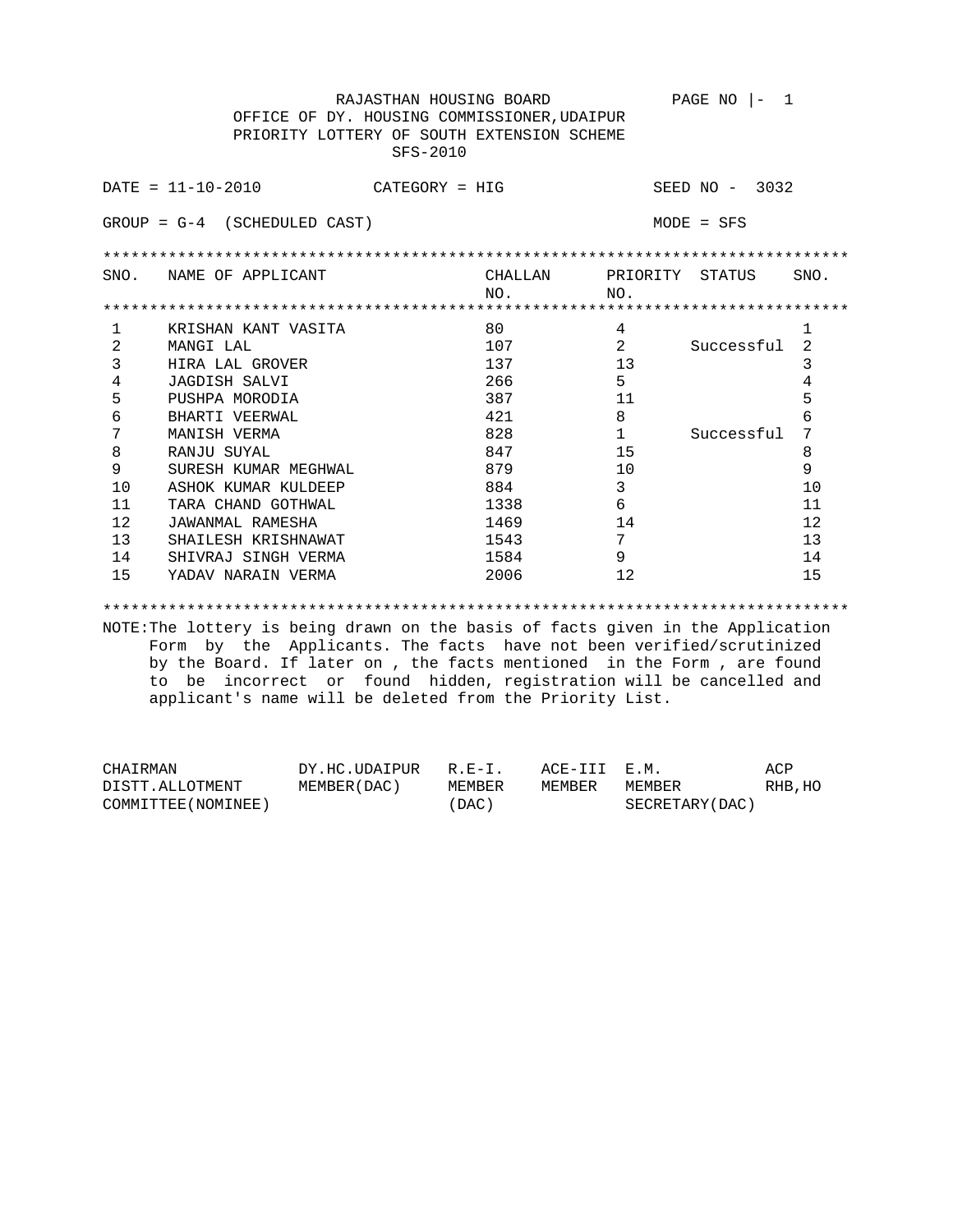PAGE NO  $|-1$ RAJASTHAN HOUSING BOARD OFFICE OF DY. HOUSING COMMISSIONER, UDAIPUR PRIORITY LOTTERY OF SOUTH EXTENSION SCHEME SFS-2010

|               | $DATA - 10 - 2010$ | $CATEGORY = HIG$ |         |          | 3032<br>SEED NO<br>$\overline{\phantom{m}}$ |      |
|---------------|--------------------|------------------|---------|----------|---------------------------------------------|------|
| $GROUP = G-5$ | (SCHEDULED TRIBE)  |                  |         |          | $MODE = SFS$                                |      |
|               |                    |                  |         |          |                                             |      |
| SNO.          | NAME OF APPLICANT  |                  | CHALLAN | PRIORITY | STATUS                                      | SNO. |
|               |                    |                  | NO.     | NO.      |                                             |      |
|               |                    |                  |         |          |                                             |      |
|               | DHULARAM MEENA     |                  | 268     |          | Successful                                  |      |
|               | BANSHI LAL PARMAR  |                  | 745     | 4        |                                             | 2    |
|               | SAROJ KHARADI      |                  | 1024    | 3        |                                             | 3    |
| 4             | VINOD KUMAR MEENA  |                  | 1790    | 2        | Successful                                  | 4    |
|               |                    |                  |         |          |                                             |      |

| CHAIRMAN            | DY.HC.UDAIPUR R.E-I. |        | ACE-III E.M. |                 | ACP     |
|---------------------|----------------------|--------|--------------|-----------------|---------|
| DISTT.ALLOTMENT     | MEMBER ( DAC )       | MEMBER | MEMBER       | MEMBER          | RHB, HO |
| COMMITTEE (NOMINEE) |                      | (DAC)  |              | SECRETARY (DAC) |         |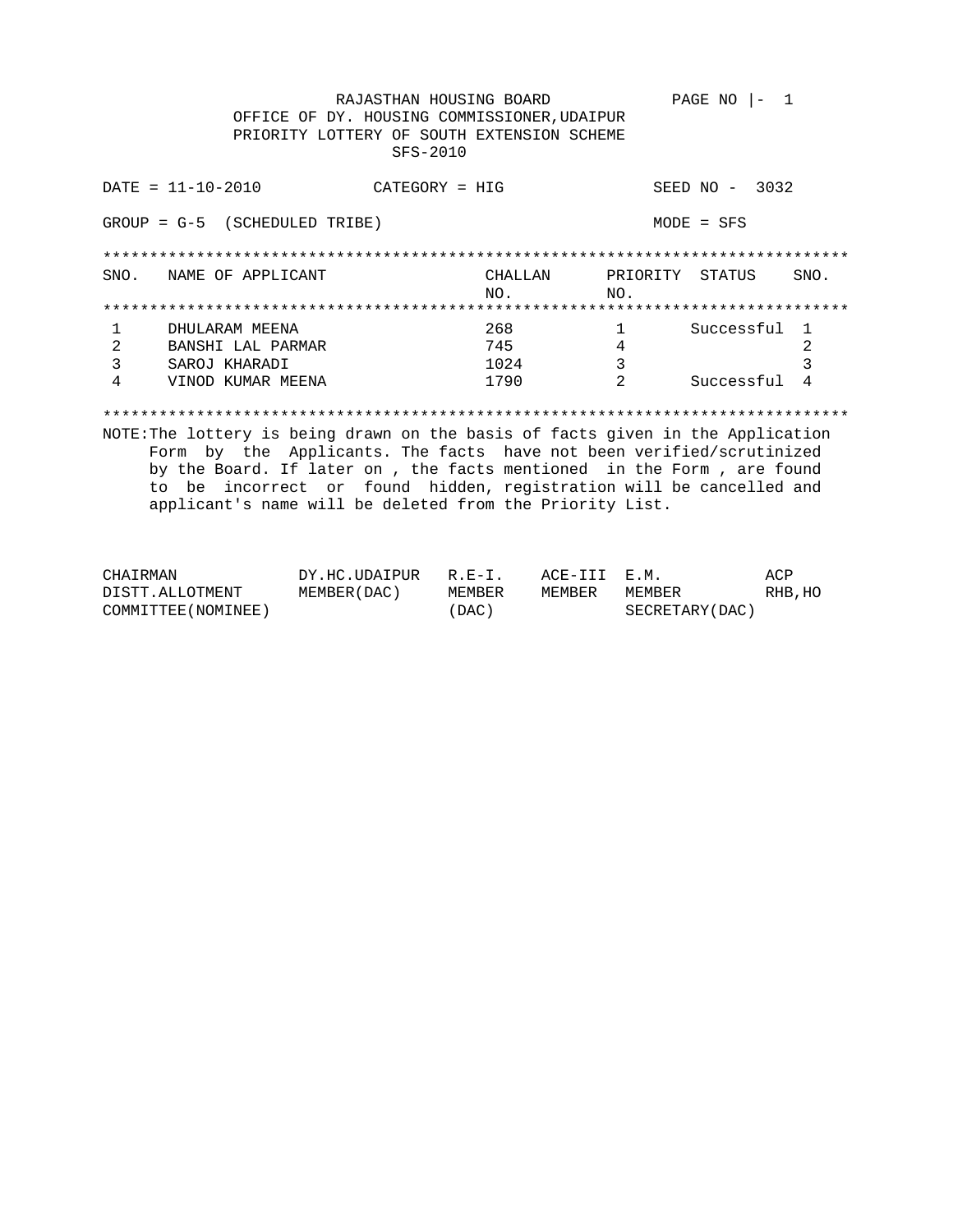RAJASTHAN HOUSING BOARD PAGE NO  $|-1$ OFFICE OF DY. HOUSING COMMISSIONER, UDAIPUR PRIORITY LOTTERY OF SOUTH EXTENSION SCHEME SFS-2010

 $DATA = 11 - 10 - 2010$ SEED NO - 3032  $CATEGORY = HIG$ GROUP =  $G-8$  (EX-ARMY PERSONNEL/WIDOW'S EX-SERVICE MAN) MODE = SFS CHALLAN PRIORITY STATUS<br>NO. NO. SNO. NAME OF APPLICANT SNO.  $NO<sub>1</sub>$ 1 Successful 1 1377  $1$ PURUSHOTTAM SHARMA  $\overline{2}$ SUNLTAN SINGH SHEKHAWAT 1514  $\overline{\mathbf{2}}$  $2^{1}$ NOTE: The lottery is being drawn on the basis of facts given in the Application Form by the Applicants. The facts have not been verified/scrutinized by the Board. If later on , the facts mentioned in the Form , are found to be incorrect or found hidden, registration will be cancelled and applicant's name will be deleted from the Priority List.

| CHAIRMAN            | DY.HC.UDAIPUR R.E-I. |        | ACE-III E.M. |                 | ACP     |
|---------------------|----------------------|--------|--------------|-----------------|---------|
| DISTT.ALLOTMENT     | MEMBER (DAC)         | MEMBER | MEMBER       | MEMBER          | RHB, HO |
| COMMITTEE (NOMINEE) |                      | (DAC)  |              | SECRETARY (DAC) |         |